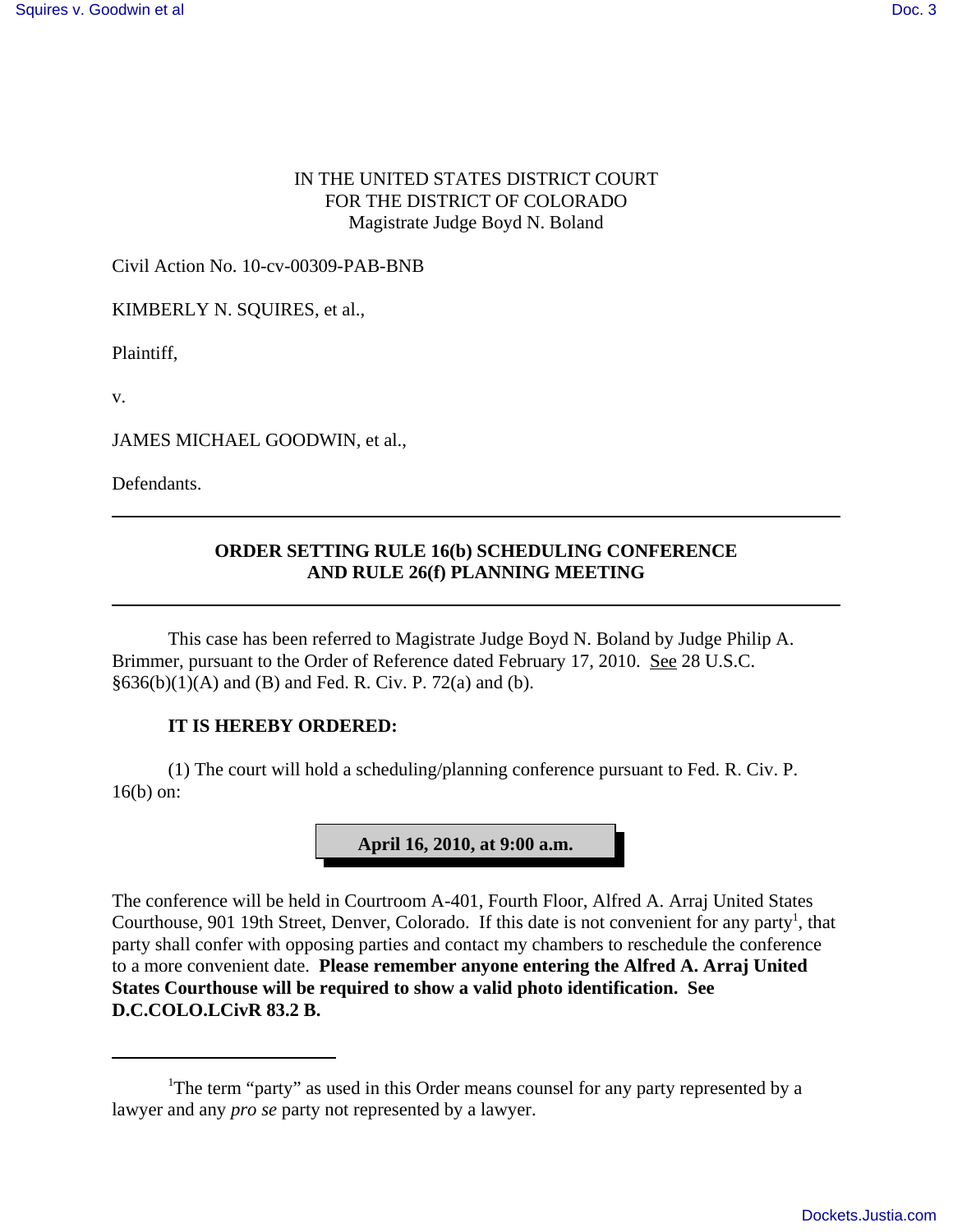A copy of the instructions for the preparation of a scheduling order and a form of scheduling order can be downloaded from the court's website at www.co.uscourts.gov/formsframe.htm. (Click on "Civil Forms" in the blue box at the top of the screen and scroll down to the bold hearing "Standardized Order Forms"). Parties shall prepare the proposed scheduling order in accordance with the court's form. **Please note that the form of scheduling order was modified on December 1, 2009. Parties are directed to use the modified form.**

The parties shall submit their proposed scheduling order, pursuant to District of Colorado Electronic Case Filing ("ECF") Procedures V.L, including a copy of the proposed scheduling order in a WordPerfect or Word format sent via e-mailed to Boland Chambers@cod.uscourts.gov, all as required by ECF Procedure V.L. 2(a) and (b), on or before:



Attorneys and/or parties not participating in ECF shall submit their proposed scheduling order on paper to the Clerk's Office. However, if any party in the case is participating in ECF, it is the responsibility of that party to submit the proposed scheduling order pursuant to the District of Colorado ECF Procedures.

The plaintiff shall notify all parties who have not yet entered an appearance of the date and time of the scheduling/planning conference and provide a copy of this Order to those parties.

(2) In preparation for the scheduling/planning conference, the parties are directed to confer in accordance with Fed. R. Civ. P. 26(f) on or before:



The court encourages the parties to meet face to face, but if that is not possible, the parties may meet by telephone conference. All parties are jointly responsible for arranging and attending the Rule 26(f) meeting.

During the Rule 26(f) meeting, the parties shall discuss the nature and basis of their claims and defenses and the possibilities for a prompt settlement or resolution of the case; make or arrange for the disclosures required by Rule 26(a)(1); and develop their proposed scheduling/discovery plan. The parties should also discuss the possibility of informal discovery, such as conducting joint interviews with potential witnesses, joint meetings with clients, depositions via telephone, or exchanging documents outside of formal discovery.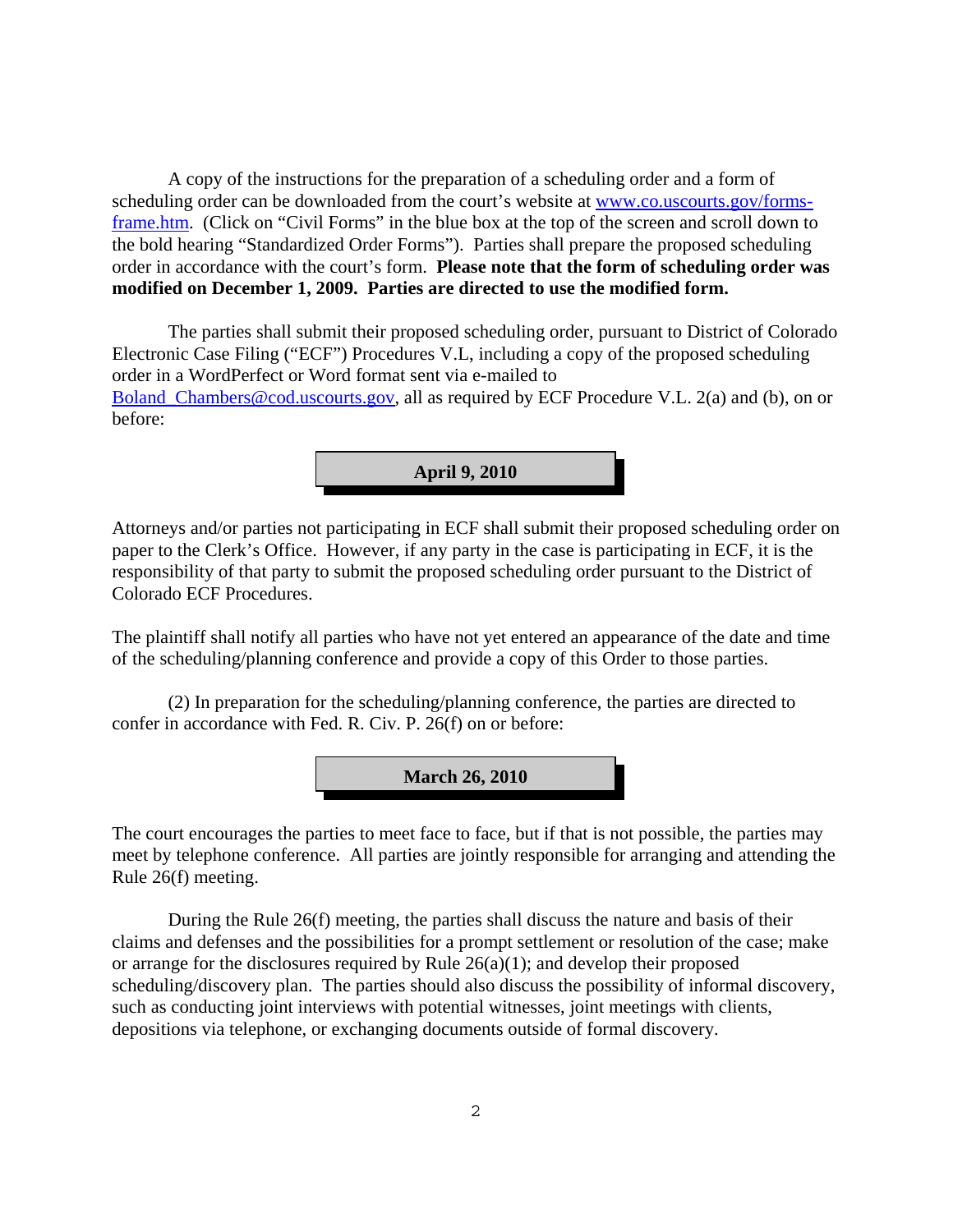In those cases in which (i) the parties' substantive allegations involve extensive computer-generated records; (ii) a substantial amount of disclosure or discovery will involve information or records in electronic form (i.e., e-mail, word processing, databases); (iii) expert witnesses will develop testimony based in large part on computer data and/or modeling; or (iv) any party plans to present a substantial amount of evidence in digital form at trial, the parties shall confer regarding steps they can take to preserve computer records and data, facilitate computer-based discovery, resolve privilege issues, limit discovery costs and delay, and avoid discovery disputes relating to electronic discovery. The parties shall be prepared to discuss these issues, as appropriate, in the proposed scheduling order and at the scheduling/planning conference.

These are the minimum requirements for the Rule 26(f) meeting. The parties are encouraged to have a comprehensive discussion and are required to approach the meeting cooperatively and in good faith. The parties are reminded that the purpose of the Rule 26(f) meeting is to expedite the disposition of the action, discourage wasteful pretrial activities, and improve the quality of any eventual trial through more thorough preparation. The discussion of claims and defenses shall be a substantive, meaningful discussion.

The parties are reminded that pursuant to Fed. R. Civ. P. 26(d) no discovery shall be sought prior to the Rule 26(f) meeting.

(3) The parties shall comply with the mandatory disclosure requirements of Fed. R. Civ. P.  $26(a)(1)$  on or before:



Counsel and parties are reminded that the mandatory disclosure requirements encompass computer-based evidence which may be used to support claims or defenses. Mandatory disclosures must be supplemented by the parties consistent with the requirements of Fed. R. Civ. P. 26(e). Mandatory disclosures and supplementation are not to be filed with the Clerk of the Court.

(4) This matter also is referred to Magistrate Judge Boland for settlement purposes and with the authority to convene such settlement conferences and direct related procedures as may facilitate resolution of this case. The scheduling/planning conference on April 16, 2010, is not a settlement conference, and no client representative is required to appear. Nonetheless, to facilitate an early evaluation of the possibility of settlement, the parties shall e-mail a Confidential Settlement Statement in PDF format to Boland\_Chambers@cod.uscourts.gov on or before **April 9, 2010**. This statement shall briefly outline the facts and issues in the case and the possibilities for settlement, including any settlement authority from the client. Attorneys and/or